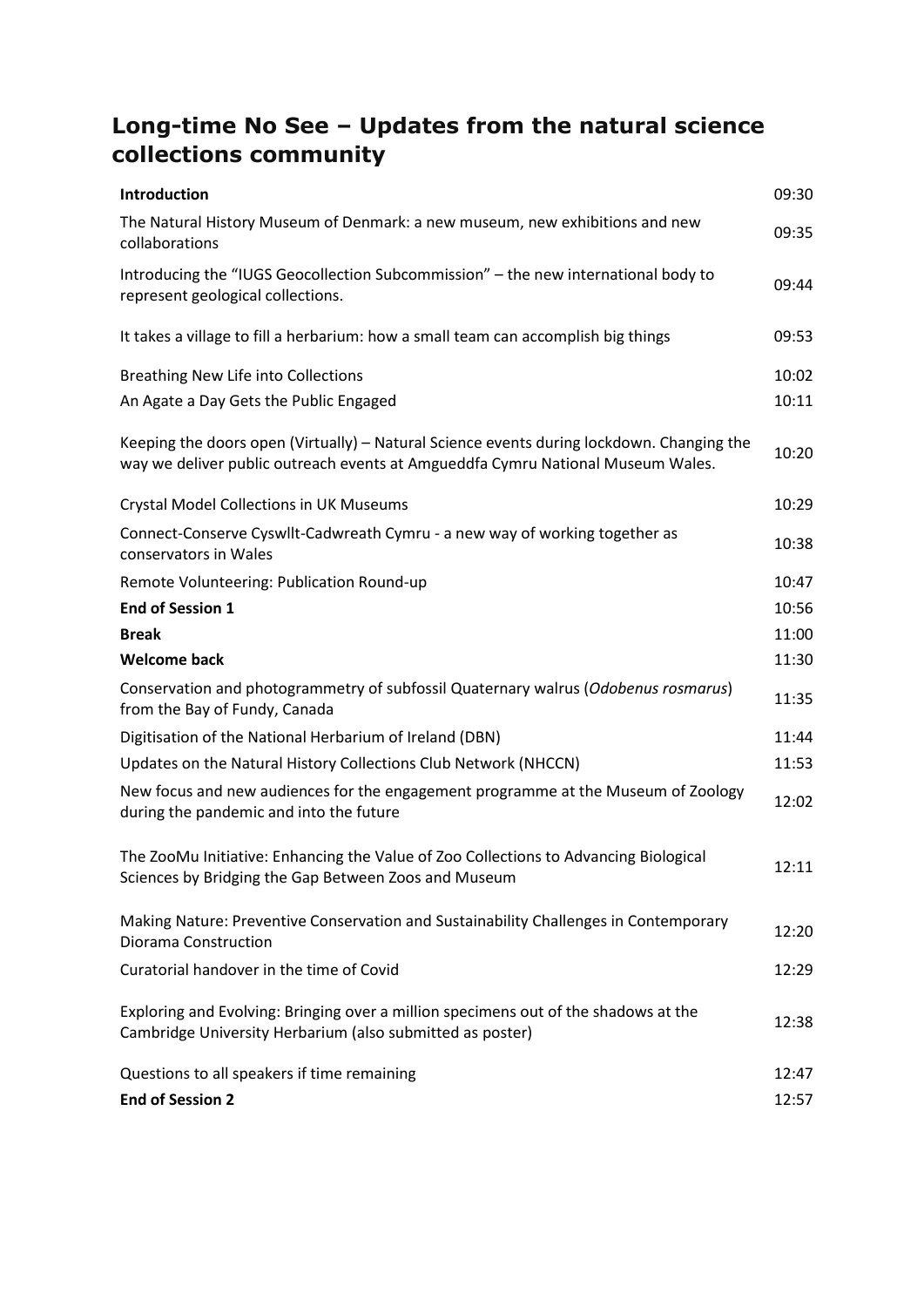#### **The Natural History Museum of Denmark: a new museum, new exhibitions and new collaborations Bethany Palumbo**

The Natural History Museum of Denmark, located in Copenhagen, is currently undergoing monumental change. A brand new museum site, located in the Botanical Gardens, is currently under construction with plans to open in late 2024. The new site will merge the existing museums (geology and zoology) and incorporate botanical collections into an exhibition space of approximately 7000  $m<sup>2</sup>$ , with two underground levels and a magnificent glass dome. There are several exhibition streams currently in development, including Biodiversity, Human History and the Fundamentals of Life.

Part of this redevelopment is the creation of a new Conservation unit, responsible for the preparation and conservation of the hundreds of objects going on display. This includes historical museum collections but also new acquisitions and models. This presentation will give an overview of the new museum and discuss the varied work planned for the conservation unit over the next 2 years, including the development of new preparation methods.

#### **Introducing the "IUGS Geocollection Subcommission" – the new international body to represent geological collections. Rachel Walcott**

The International Union of Geological Sciences (IUGS) has played an important role in the promotion and professional development of the geosciences – from providing formal definitions of geological time periods (IUGS - International Commission on Stratigraphy), and development of international data standards (IUGS Geoscience Information), to helping to develop the UNESCO led Global Geoparks Network scheme among many other activities. However, until recently there was little representation of geological collections, despite their great geoheritage, scientific, and cultural importance.

This gap in representation was closed in early 2022 with the formal launch of the IUGS Geocollection Subcommission. I will introduce the key objectives of this subcommission. This includes: 1) setting up a road map for the development of a collection designation scheme that will acknowledge the important geoheritage of specific specimens and collections, 2) developing a centralised resource for information on geocollections; and 3) developing a network to acquire and disseminate knowledge about geocollections.

#### **It takes a village to fill a herbarium: how a small team can accomplish big things Clare Booth-Downs**

The Royal Horticultural Society Herbarium (RHS), which holds approximately 150,000 specimens and associated collections, had outgrown its original storage space. This necessitated a move to a new larger herbarium, located in the Hilltop building, which opened at RHS Garden Wisley in June 2021.

Despite Brexit and Covid-19, a small team of herbarium staff worked alongside a specialist removals company to ensure the collections arrived intact into the new facility. The new building not only provided the room to expand the collection, but also to expand the team to include a tremendous group of volunteers, who were generously sponsored by the National Lottery Heritage Fund.

The addition of the volunteers has generated new workflows and enthusiasm across the team, as it will help the RHS to achieve ambitious growth of the collection in a way unachievable in the original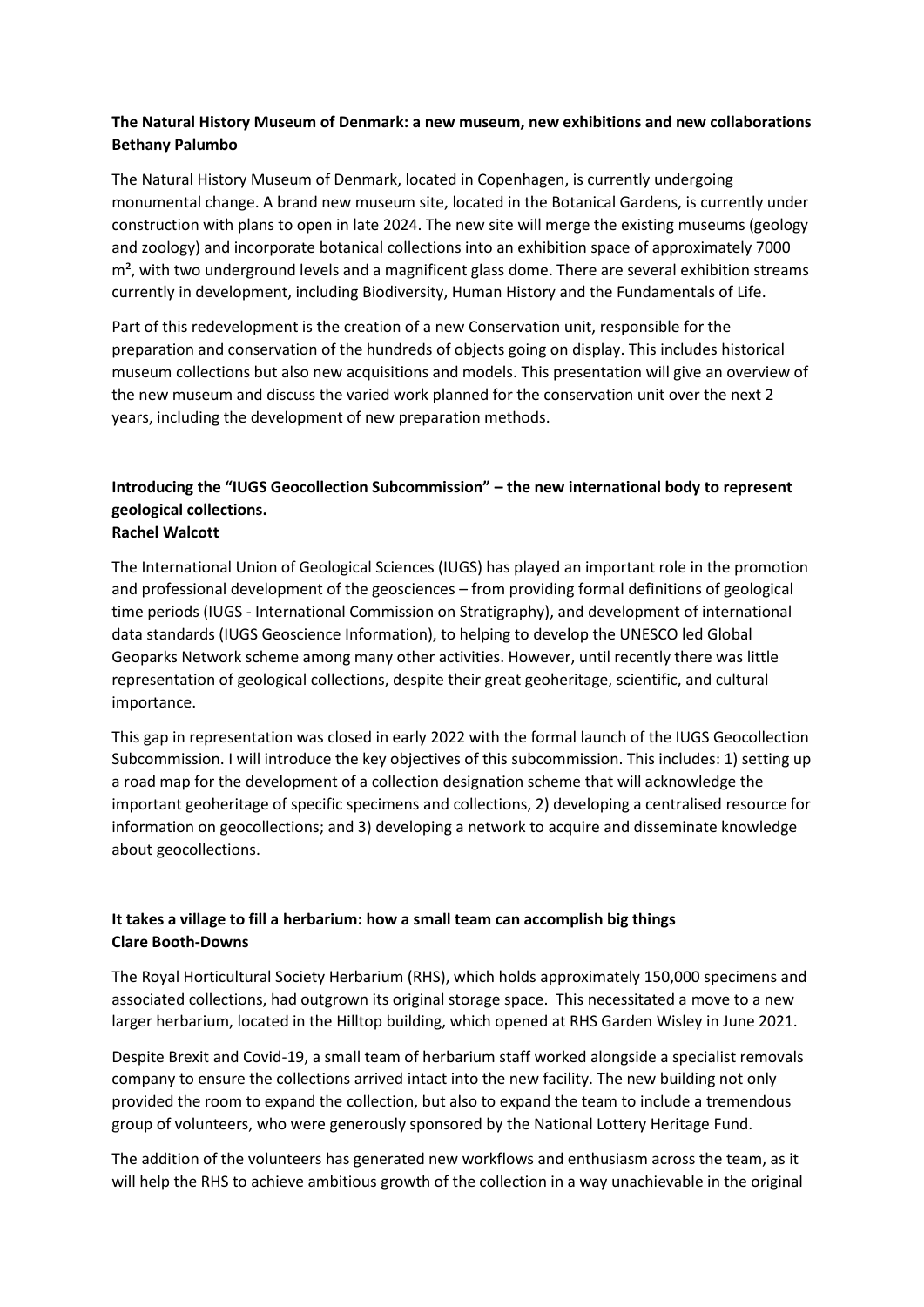building. For the initial phase of the project five plant collectors and 10 specimen preparation volunteers were coached in collecting, colour charting, pressing and mounting of specimens. So successful has the project been over the past few months the RHS now have the impetus to expand the programme to two of our other gardens.

As one of the Herbarium Curators at the RHS' newly named 1851 Royal Commission Herbarium, the last 18 months have included the re-curation of the collection, packing and unpacking of boxes, testing for the migration to a new collections management database and looking for the specimen stories that would engage the public in the new exhibitions spaces.

Whilst working in a herbarium during a pandemic has certainly had its challenges, the camaraderie and commitment of the staff and volunteers has been an unexpected highlight. This talk is less about the safe relocation of the plants, as it is about the people who facilitated the move and how we are looking to the future with renewed vigour together.

#### **Breathing New Life into Collections Klara Scharnagl**

Natural history collections are in simultaneous disrepair and expansion around the world. Larger collections take up orphaned collections, but in the meantime support for collections and collections staff is dwindling. How can smaller groups of curators, collections managers, staff, volunteers and students find a way to breathe new life into collections to promote and preserve their importance for future generations? Here I share my experience with the Tucker Lichen collection at the University & Jepson Herbaria at Berkeley, which has included tracking down misplaced specimens, a massive digitizing effort, forming a volunteer cadre to help curate a backlog of unaccessioned specimens, and forming unique collaborations to help share our rich collections with both local and global communities. My main takeaway is that enthusiasm for natural history collections is out there - we just need to find a way to locate and harness it!

## **An Agate a Day Gets the Public Engaged Emily Brown**

Introducing @ScottishAgates, National Museums Scotland's newest twitter account showcasing our extensive Scottish agate collection to the general public. Inspired by a flippant comment about how we had enough pretty agates to show one a day for a year, this account now delivers effective public engagement to new audiences while feeding into the Museum's digitisation strategy. With the increased expectation and demand for online content during various lockdowns, this project has been a fantastic way to share a beloved part of our collection that doesn't usually get seen and has also fed into other novel engagement methods.

## **Keeping the doors open (Virtually) – Natural Science events during lockdown. Changing the way we deliver public outreach events at Amgueddfa Cymru National Museum Wales. Andrew Haycock**

The Department of Natural Sciences at Amgueddfa Cymru National Museum Wales (AC NMW) has run a very successful program of curator-led public outreach events for a number of years, on and off museum sites. This has included meet the curator events, hands-on displays, behind the scenes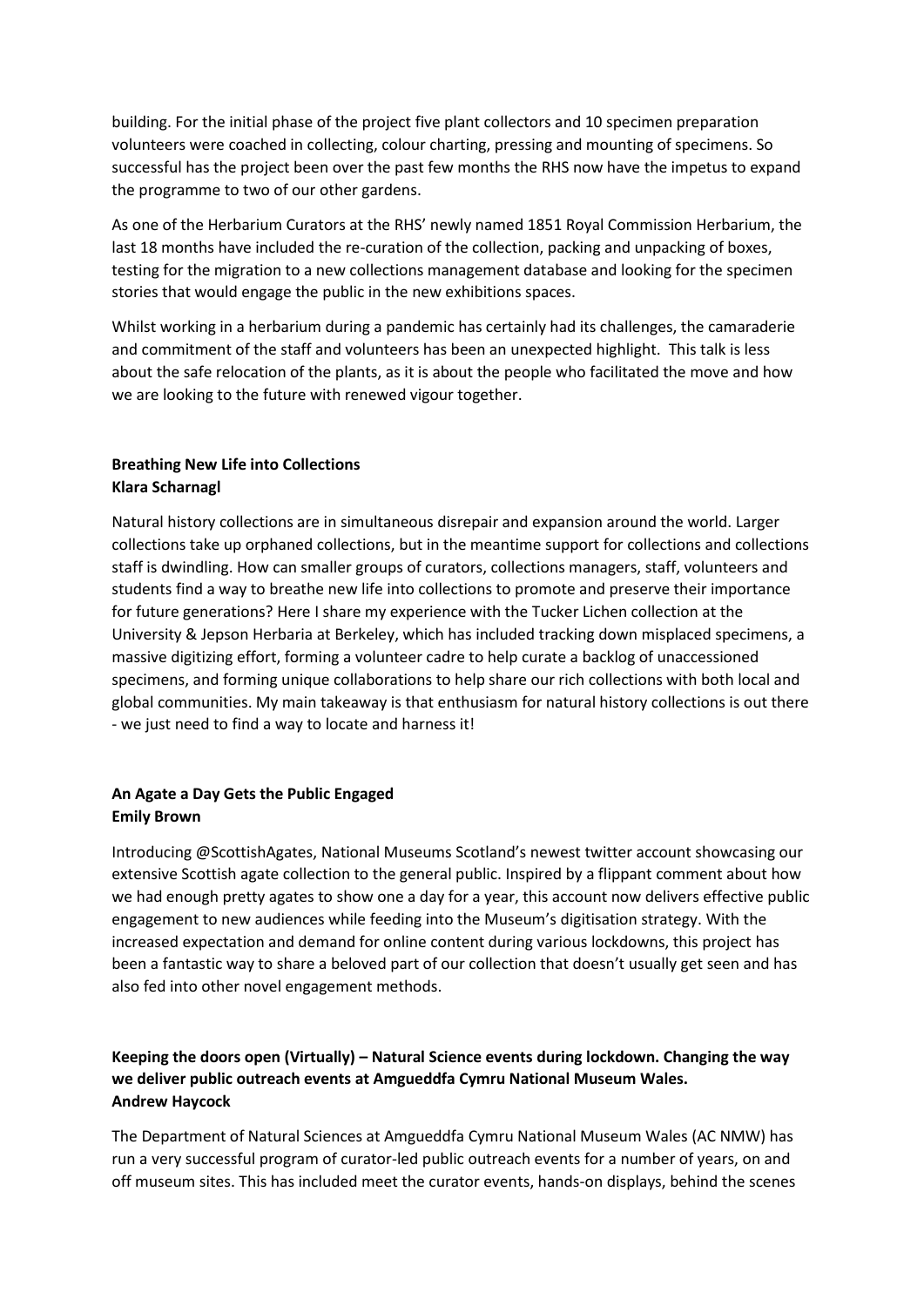collection tours, museum sleepovers and late opening events in partnership with local artists and musicians.

When Wales went into the first of several lockdowns during 2020 and 2021, our museum sites were closed, events cancelled, and most curators worked from home. As a result, it was impossible to delivery public outreach in the same way as we had before.

This talk will look at the work we did with our Events Department to continue delivering public outreach. Going online, we were able to deliver fantastic virtual events like 'Amazing Astronomy', 'Museum Sleepover - Outer Space from Home' and 'Nature on your doorstep'.

#### **Crystal Model Collections in UK Museums Peter Davidson**

This year (2022) has been declared the "Year of Mineralogy" by the International Mineralogical Association. 2022 was chosen as it marks the bicentenary of the death of Rene Just Hauy, one of the most important people in the history of mineralogy and, in particular, crystallography. His legacy for the history of our science cannot be understated but one of the most intriguing, long-lasting and recognisable are his sets of crystal models, usually of wood, which he created in and around 1801 to accompany his seminal work in mineralogy the Traite de Mineralogie in which he illustrated the crystallography of minerals with some beautiful line drawings. The models were made to give a 3D view of the 2d drawings as well as allowing for measurement of the interplanar angles. Hauy's models were not the first as twenty years earlier, Jean-Baptiste Louis Rome de Lisle another famous French mineralogist had created models in terra cotta to illustrate his own book on crystallography, but they were probably more influential and many makers across Europe began to produce sets of models in a variety of materials based on Hauy's system.

# **Connect-Conserve Cyswllt-Cadwreath Cymru - a new way of working together as conservators in Wales**

#### **Kate Andrew**

Connect-Conserve/ Cyswllt-Cadwreath Cymru is a new Community Interest Company (CIC) set up in the summer of 2021. The Covid pandemic has seen conservators often working alone and in very rural locations isolated and unsupported and frequently competing with each other or larger commercial conservation companies for work.

Dr Vicky Purewal started in the early days of Covid lockdown seeking out fellow local conservators in Wales, meeting for coffee, and visiting each other's workspaces. Being able to talk about life and businesses was invigorating and great relationships developed. However, she realised that when Covid fully retreated and normal working practice resumed, conservators could be in competition with each other. Every one had struggled in some way during lockdown but having developed a network and relationships, working together would allow individual conservators to be more supportive and stronger as a team.

The conversations also highlighted that collections had suffered during lockdown. Limited access to collections for staff meant that spaces and specimens had begun to moulder, a particular problem in Wales for small collection owning community groups.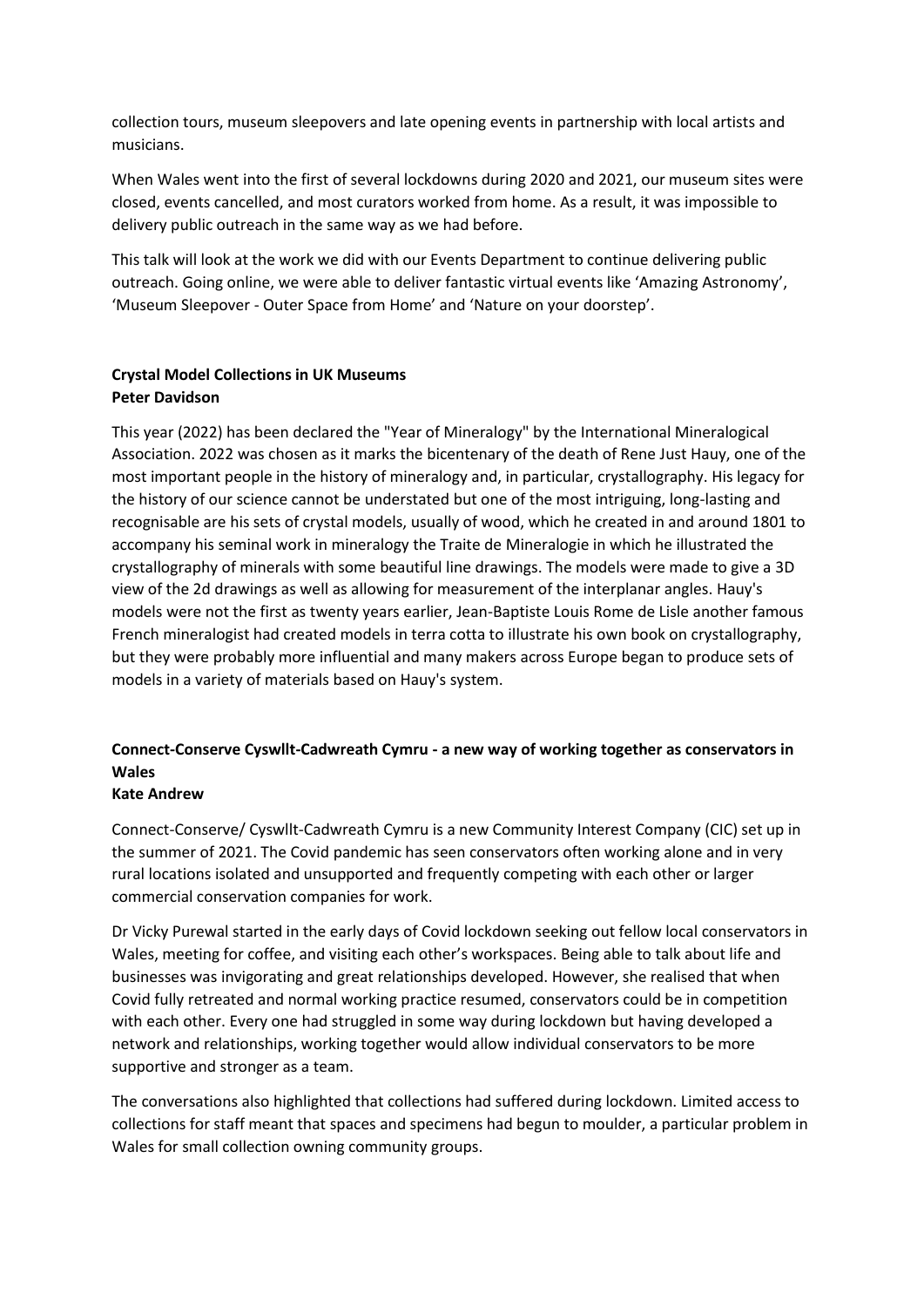The CIC structure we set up in October 2021 enables Accredited Conservators to work collaboratively and to therefore effectively tender for projects as a team. Any profits made can then be used to support smaller Welsh museums and community organisations with free collection care initiatives. Three of Connect-Conserve Cymru's four Directors are natural science conservators, two are long term SPNHC members, encouraged and supported in their early careers by knowledge sharing, exchange of ideas, enthusiasm and buzz of SPNHC meetings.

By January 2022, we had employed 8 conservators, undertaken 3 projects and appeared on prime time television on "David Attenborough and the Mammoth Graveyard". We are working with students and non-accredited conservators too, who are offered the opportunity to work alongside accredited conservators undertaking varied and interesting roles to broaden their experience and add to their portfolios. We actively support emerging professionals and those on the accreditation pathway and have already offered training and student placements.

#### **Remote Volunteering: Publication Round-up Nicole Volden**

The New Mexico Museum of Natural History and Science (NMMNHS) collections were closed to volunteers due to COVID-19 from March 2020 to November 2021. During much of that time, staff were working remotely. One of the big challenges staff faced was keeping our dedicated volunteers engaged. We saw an opportunity in Arctos, the database NMMNHS had recently migrated into. Arctos has an excellent framework for publications and citations (linked to identifications), and NMMNHS had not previously tracked citations. We designed a data entry spreadsheet for paleontology publications based on the Arctos bulkload format and ease of use for volunteers. We recruited a group of six volunteers who usually work in our paleontology preparation lab and collections. They received training on data entry over video conference before using the spreadsheets to enter citations and identifications from publication pdfs. The collections manager gathered publications by scouring digital archives, curator bibliographies, and Google Scholar. Volunteers read and entered approximately 900 publications. After data entry the collections manager checked the data and uploaded it to Arctos. Progress was tracked through an Arctos project page. Upload is currently 38% percent complete and by the end of upload we expect to have added at least 15,000 specimen citations and identifications. The project was very successful at keeping this group of volunteers engaged. All but one volunteer stayed with the project for the full ten-month duration, and all reported they enjoyed the work. Particularly they appreciated the opportunity to learn more about fossils by exploring paleontology literature and were thrilled when the literature discussed specimens they had interacted with during their volunteering.

#### **Conservation and photogrammetry of subfossil Quaternary walrus (Odobenus rosmarus) from the Bay of Fundy, Canada Dee Stubbs-Lee**

This presentation explores how the New Brunswick Museum, a small provincial museum, was able to successfully stabilize the waterlogged semi-fossilized remains of two Quaternary walrus dredged by scallop fishermen working in the Bay of Fundy using very simple, low-tech and accessible materials and methods. The specimens were first desalinated by gradual replacement of sea water with tap water, followed by a controlled and monitored slow drying process that took place over many months, using only minor surface consolidation where necessary at the end of the process. By using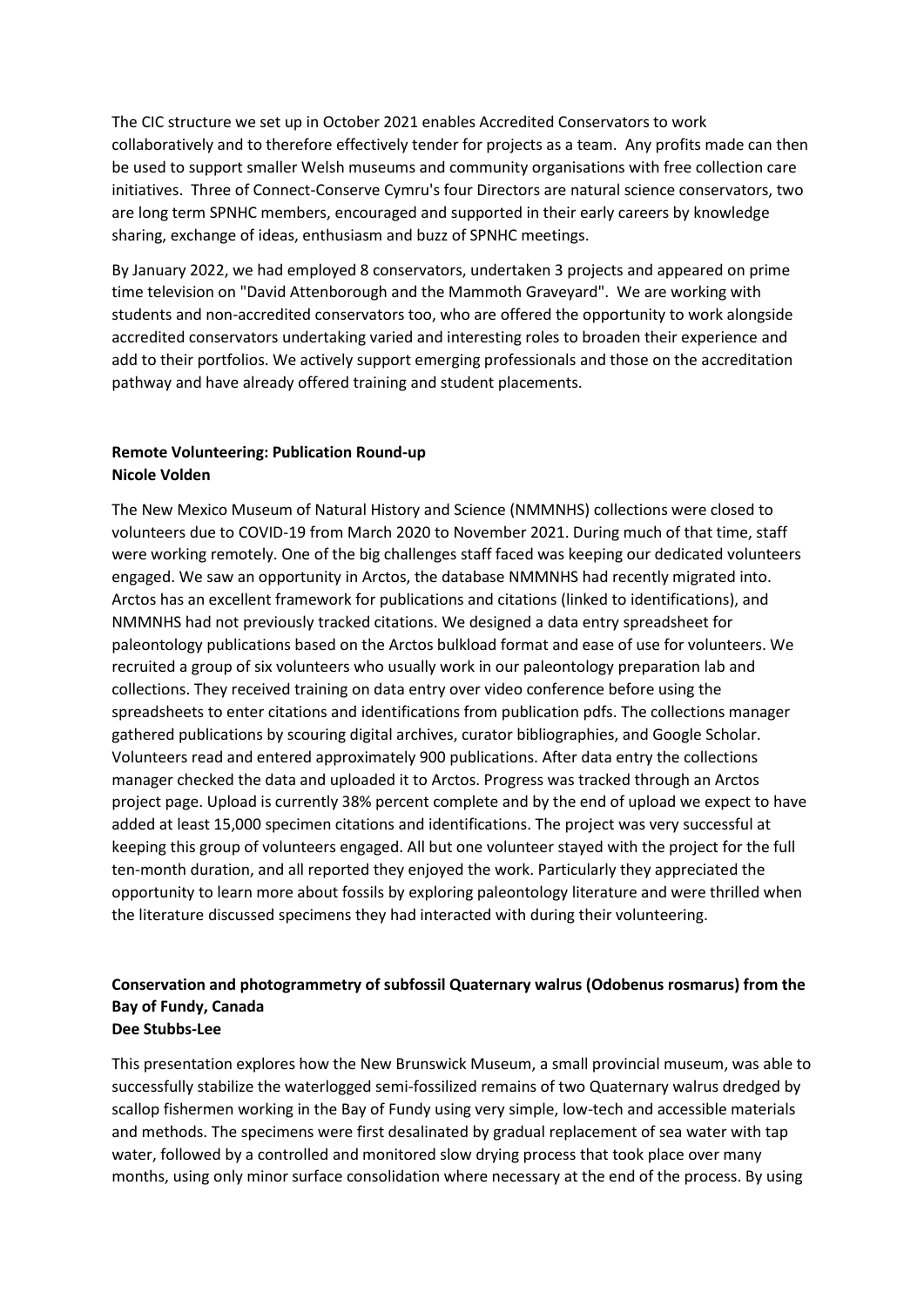this method, the museum avoided the problem of the dramatic spalling and disintegration upon drying so common among wet fossil specimens retrieved from salt water environments, while at the same time not precluding the possibility of future analytical testing of the specimens since they were not subject to irreversible immersion consolidation. Thus, the specimens remain useful to the museum for future exhibition and scientific research purposes. Partnering with St. Mary's University allowed for inexpensive detailed recording of the morphological details and creating of a 3D digital model through photogrammetry. The results of the project were published in the journal Geological Curator and presented virtually as a poster at the Symposium on Palaeontological Preparation and Conservation in 2021. It is our hope that other museums with limited resources will find this method to be a useful and practical way to preserve and record fragile marine faunal fossils in house.

#### **Digitisation of the National Herbarium of Ireland (DBN) Wuu Kuang Soh**

The National Herbarium (DBN) at the National Botanic Gardens of Ireland houses a growing collection of c. 600,000 specimens of plants and fungi from Ireland and around the world. The collection comprises of historical specimens collected between the early 1800s and the present day. The DBN collection is therefore important from the perspectives of cultural and natural heritage. It is a valuable resource for science and education, and for understanding the natural world. The specimen data provides records of spatial and temporal changes in the Irish flora. In 2021, a herbarium digitisation programme was established at DBN with an initial focus on digitising the Irish collection (c. 100,000 specimens) and specialised collections of historical importance (e.g. the Robert Brown and McNab herbaria). We created a viable digitisation workflow specific for DBN, modified from iDigBio recommendations. Our imaging station consists of a mirrorless interchangeable lens camera mounted on copy stand with LED lighting. This workflow enables specimens to be imaged at an average rate of 50 sheets per hour. Our future plan includes using crowdsourcing to transcribe specimen labels and subsequently making the data and images available online through a web-based collection management system (e.g. BRAHMS).

#### **Updates on the Natural History Collections Club Network (NHCCN) Kevin Krajcir**

Throughout 2020 and 2021, the Natural History Collections Club Network (NHCCN) was mostly dormant. Workshop and outreach plans for the network were put on hold in 2020, and in 2021 we started working toward bringing the network back together. Early that year, we reached out to network participants and found that some clubs were totally dormant, some were waiting to see what fall 2021 would bring, and a few were still going strong. We were able to send 22 students, 5 faculty members, and 4 curatorial staff members to virtual SPNHC 2021. After the annual meeting, we hosted an NHCCN workshop on Zoom. We have many exciting activities for our Arkansas State University (A-State) Natural History Collections Curation Club chapter, and we are hoping to create some collaborative experiences within the network. Already in 2022 we have hosted an herbarium specimen mounting workshop attended by 11 students, and we have scheduled a "DNA from specimens" show-and-tell panel, a fishes collection reshelving day, and a work day in the mammal and insect collections. A-State club members are already volunteering in collections after curatordirected trainings. In 2022, we plan to leverage renewed enthusiasm at A-State to reach out to network participants and offer support for those that wish to build back their clubs. We encourage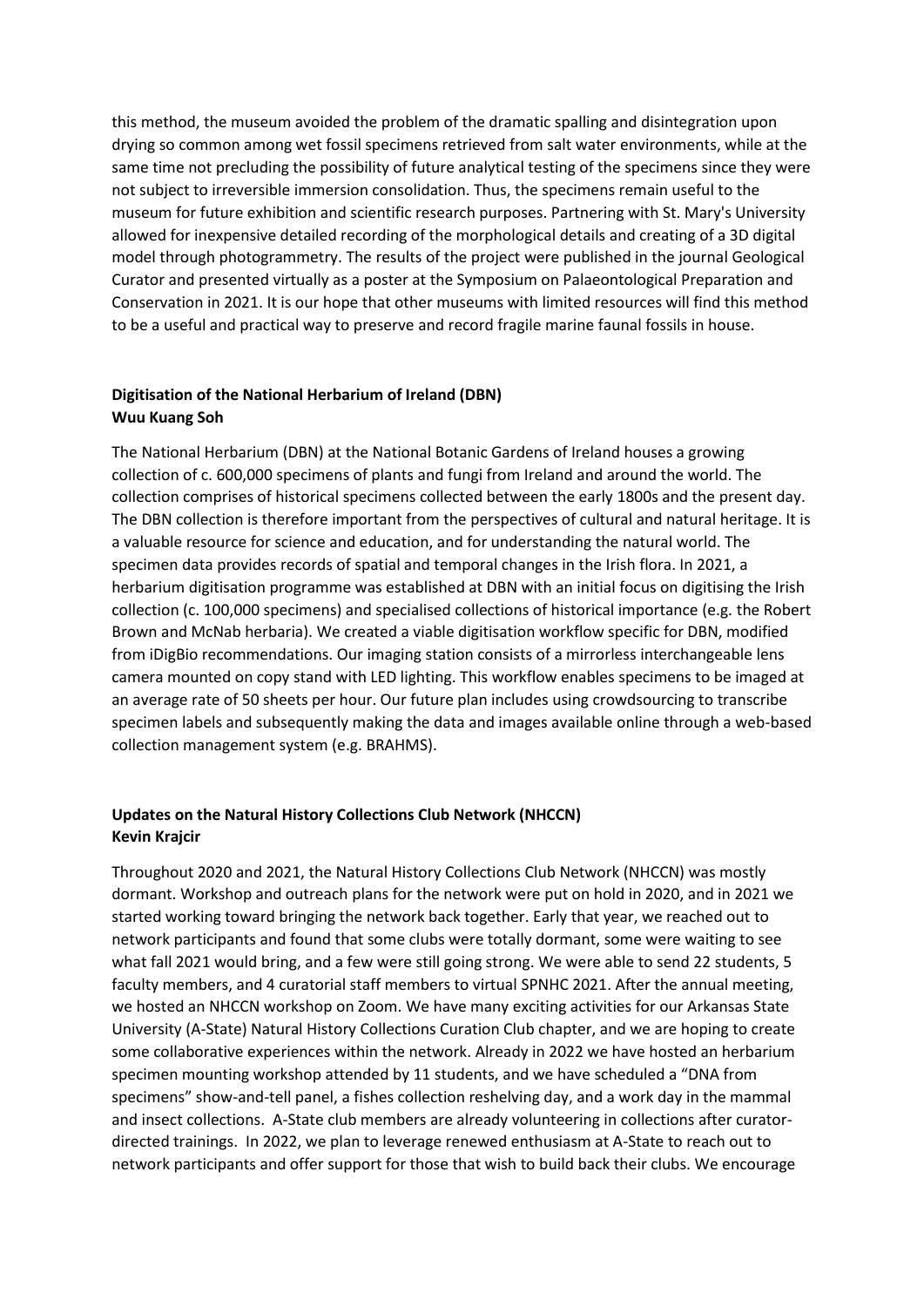interested students and faculty sponsors to contact us so that we can grow the NHCCN. (https://thenhccn.wixsite.com/nhccn)

#### **New focus and new audiences for the engagement programme at the Museum of Zoology during the pandemic and into the future Rosalyn Wade**

As for all Museums, the Covid-19 lockdowns completely changed the way we could interact and engage with our audiences. In response, we shifted the focus of our work to engaging with the zoology on the doorstep, exploring how we could use online platforms to support our audiences in spending time in nature for its wellbeing benefits as well as providing safe learning opportunities during this difficult time. We developed a mix of livestreams and online resources, and strengthened relationships with other local organisations to plan and deliver outdoor activities. Even with a focus on local wildlife, our online activities extended our reach to a global audience, and the use of green spaces has given us new perspectives on how we use our collections in learning programmes. As we move back to more Museum-based activities, we are now working to keep this outdoor and online learning as a permanent aspect of our programming. In this talk, I will give a brief overview of our programming for the past two years, what we found worked well, and how we plan to incorporate this way of working into our upcoming work.

#### **The ZooMu Initiative: Enhancing the Value of Zoo Collections to Advancing Biological Sciences by Bridging the Gap Between Zoos and Museum Gregory Watkins-Colwell**

Like museums, zoos and aquariums hold a wealth of biological resources in their collections that are unique to these institutions. As modern zoological institutions transition from exhibits to conservation organizations, zoos are starting to focus on ways to enhance their contribution to the advancement of biological sciences. Driven by this need, in 2021 iDigBio hosted a 3-day workshop bringing together bringing together zoo and museum professionals and researchers in the larger scientific community to discuss plans for improved access to zoo collections and increased collaboration across institutions. Thus began the ZooMu initiative. These efforts catalyzed a muchneeded discourse on the underutilization and appreciation for living and preserved collections and the tremendous capacity they hold for scientific research and biodiversity conservation. The similarities between traditional museums of natural history and living collections are numerous; including databases, archiving, biological sample collection and care, as well as the more obvious shared interests in biodiversity conservation and education. The cultures may differ, but zoos and museums share many goals. This presentation will summarize where things are now and what the next steps are.

#### **Making Nature: Preventive Conservation and Sustainability Challenges in Contemporary Diorama Construction Claire Dean**

As part of a recent refit of the Natural History Dome at Tullie House, we aimed to construct elements for a series of habitat dioramas from low-cost, conservation safe and sustainable materials. In this 5 minute talk, I'll share some insights from the making process, tips on using limited construction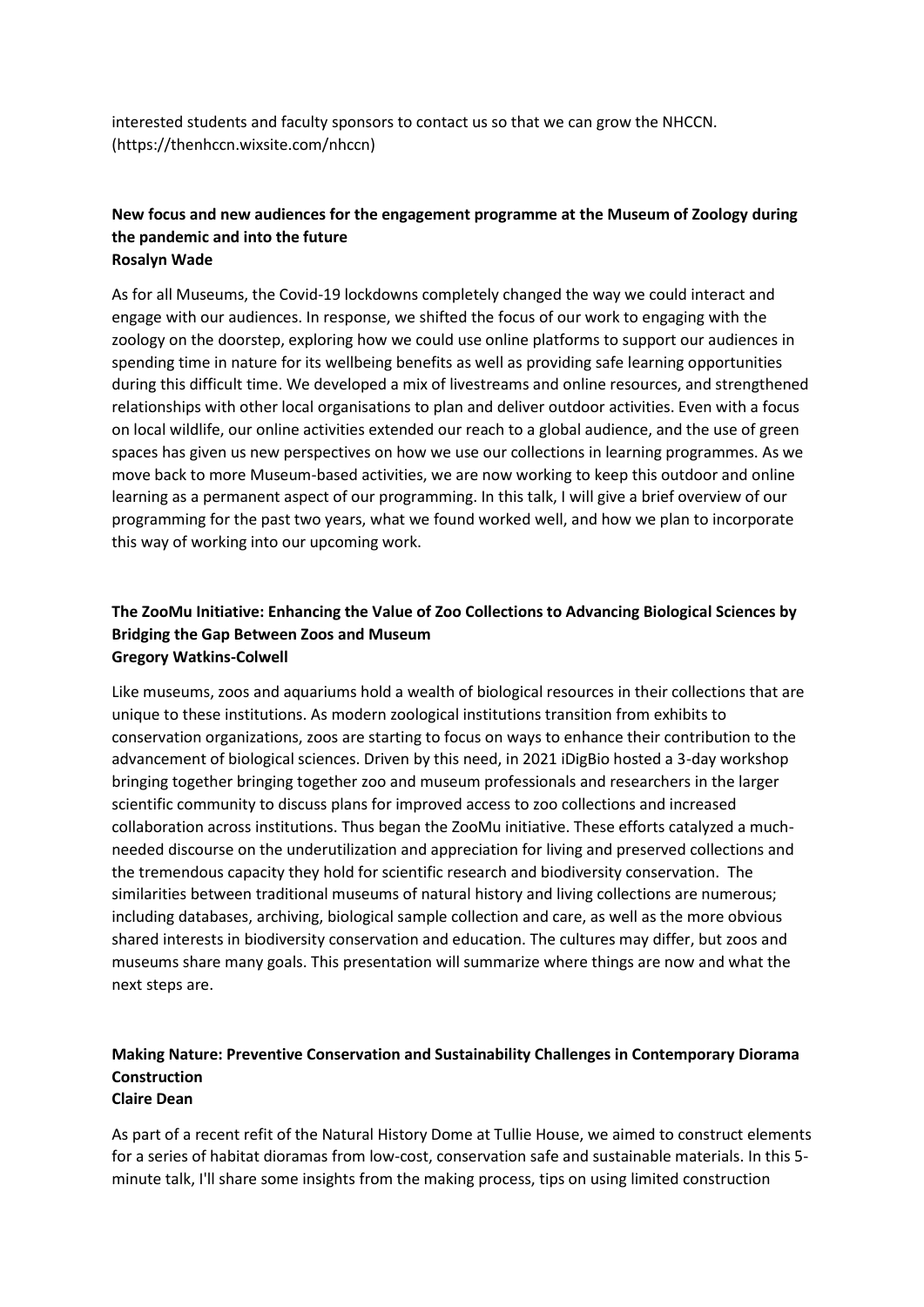materials, and stress the importance of a consideration of preventive conservation in natural science displays.

#### **Curatorial handover in the time of Covid Mike Rutherford**

Starting a new post can be an overwhelming time for a curator as they have to cope with learning new systems, new ways of working, unfamiliar databases, collection histories, which are the prized objects and so on, doing this whilst working from home during a pandemic adds a whole host of further issues. It is also a worrying time for the curator moving on, what will happen to the collections and displays that they have cared for over the last few years or even decades? Fortunately my start at the Hunterian in March 2021 was made all the much easier by the steps taken by the departing curator and other colleagues and due to having a period of several months when the old and new curators could work side by side, hopefully alleviating the concerns of both. This short talk will examine the handover process with some hints and tips to make it easier for all involved, including how long a to-do list is too long, finding out who really gets things done and where to get a good coffee.

#### **Exploring and Evolving: Bringing over a million specimens out of the shadows at the Cambridge University Herbarium (talk) Lauren Gardiner**

# Four years ago, I spoke at the NatSCA conference in Leeds, not long after becoming the first Curator of the Cambridge University Herbarium since the early 2010s, full of excitement about the volume of material in the collection and the significance of so many of its specimens (an estimated 50,000 types and 1,000 Darwin specimens turned out to be just the tip of the iceberg), but also some trepidation about the lack of staff or current research, teaching, or public engagement activity using the specimens, and the virtual non-existence of any kind of digital presence for the collection online. Even without the global pandemic, it's not been easy, but a lot of exciting things have been

happening behind the scenes…

# **Poster Presentations**

## **Improving the Smithsonian National Museum of Natural History Collections Data Quality (poster) Ducky Nguyen**

As part of our pandemic adjustments to staff being offsite, NMNH decided to focus on a large scale data quality project to improve discoverability and use for better alignment with FAIR data principles. In early 2020, the NMNH received internal funding for this deep dive to discover areas of improvement for the data and the infrastructure of our Collections Information System, plus updated guidelines for continued efforts to increase digitization and data migration of our collections. This initiative starts at the ground up with departmental data verification and cleanup projects, occurring in parallel with a top down pan-department data analysis and data standards working groups. This brief talk will discuss the successes and failures of the initiative and future plans to address deficiencies.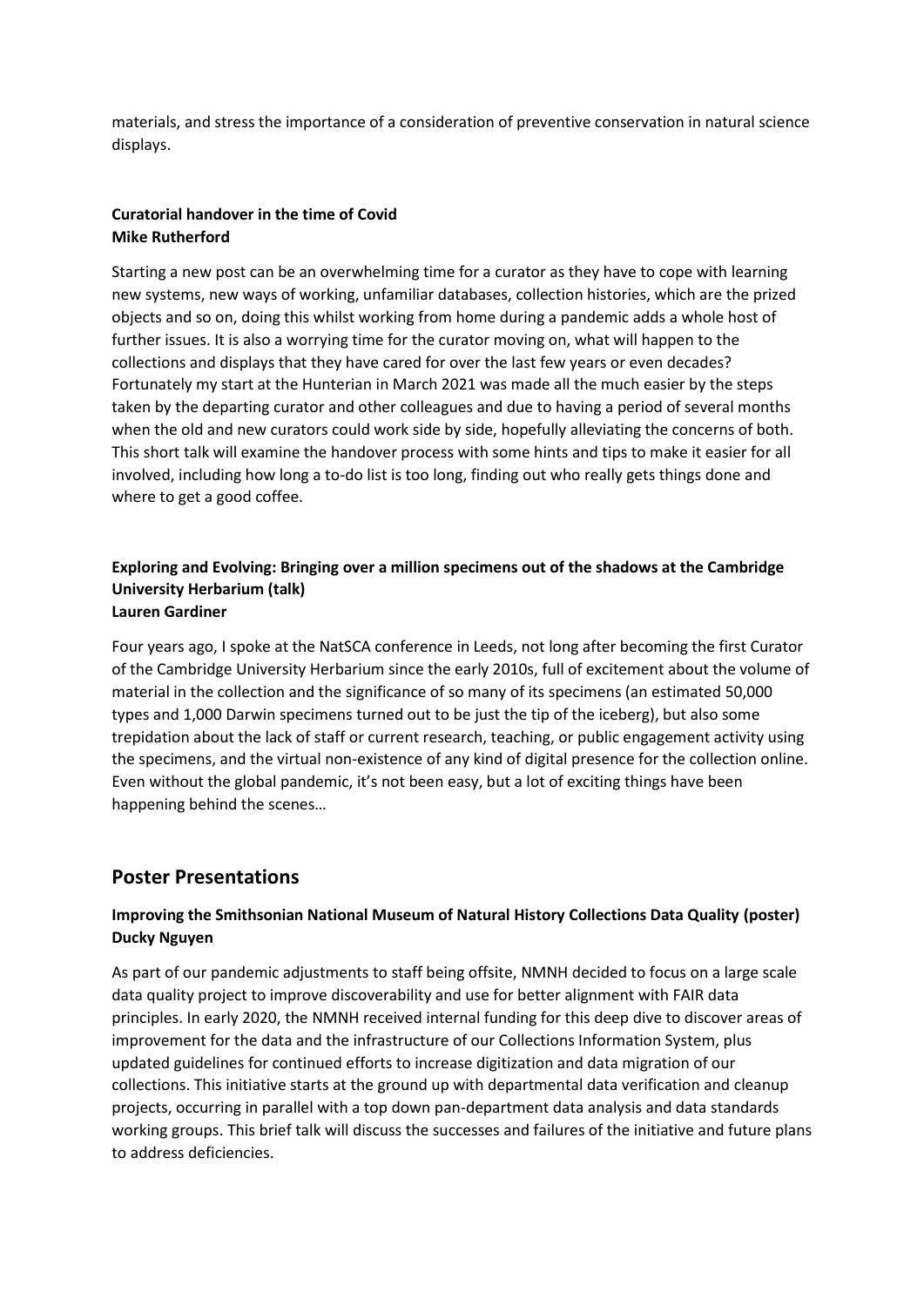#### **Exploring and Evolving: Bringing over a million specimens out of the shadows at the Cambridge University Herbarium (poster) Lauren Gardiner**

Four years ago, I spoke at the NatSCA conference in Leeds, not long after becoming the first Curator of the Cambridge University Herbarium since the early 2010s, full of excitement about the volume of material in the collection and the significance of so many of its specimens (an estimated 50,000 types and 1,000 Darwin specimens turned out to be just the tip of the iceberg), but also some trepidation about the lack of staff or current research, teaching, or public engagement activity using the specimens, and the virtual non-existence of any kind of digital presence for the collection online. Even without the global pandemic, it's not been easy, but a lot of exciting things have been happening behind the scenes…

### **Reimagining informatics at the National Museum of Natural History (NMNH) Rebecca Snyder**

NMNH is in the process of revitalizing and reimagining informatics through the creation of the Informatics and Data Science Center (IDSC). IDSC will be a hub for informatics innovation for research and collections data at NMNH. Through IDSC we look to collaboratively answer the challenges presented by modern museum work like eDNA, shared authority data models, extended/digital specimens, alignment with FAIR and CARE principles, and beyond.

Our updated approach for informatics unifies core capacities, focuses on community and engagement, and strives for an innovative and flexible environment. New approaches to enhance and extend our data ecosystem and network of information will be needed both locally and globally to improve discoverability, use, and digital stewardship.

Rooting our foundation within our community is critical to the success of informatics and the new center. Using a Community of Practice model, we aim for broad engagement and sense of belonging for members of our local community and a clear way for members of the global community to connect and collaborate with us. We look forward to sharing this new development with the SPNHC community.

#### **Curation and Digitization of the University of California Museum of Paleontology Cambrian and Ordovician collections: Insight into early animal evolution Ashley Dineen**

At the University of California Museum of Paleontology (UCMP), we are currently working on rehousing, curating, and mobilizing our Cambrian and Ordovician (~541 to 445 mya) marine invertebrate collection via a Museums for America grant from the Institute of Museum and Library Services (IMLS). This collection records one of the most important intervals in life's history, providing insight into early animal evolution and the rapid diversification of life in the oceans. The Cambrian (541-485 mya) marks the time when most of the major groups of animals first appear in the fossil record, such as molluscs, echinoderms, arthropods, and brachiopods. As such, these fossils and their associated archival data represent an important scientific resource with incredible historical value, however much of the data is in danger of being lost due to deteriorating field tags and notes and lack of a digital catalog record to track the data. Our goals for this project are to: 1) rehouse specimens to improve their accessibility and prevent future deterioration; 2) create a digital record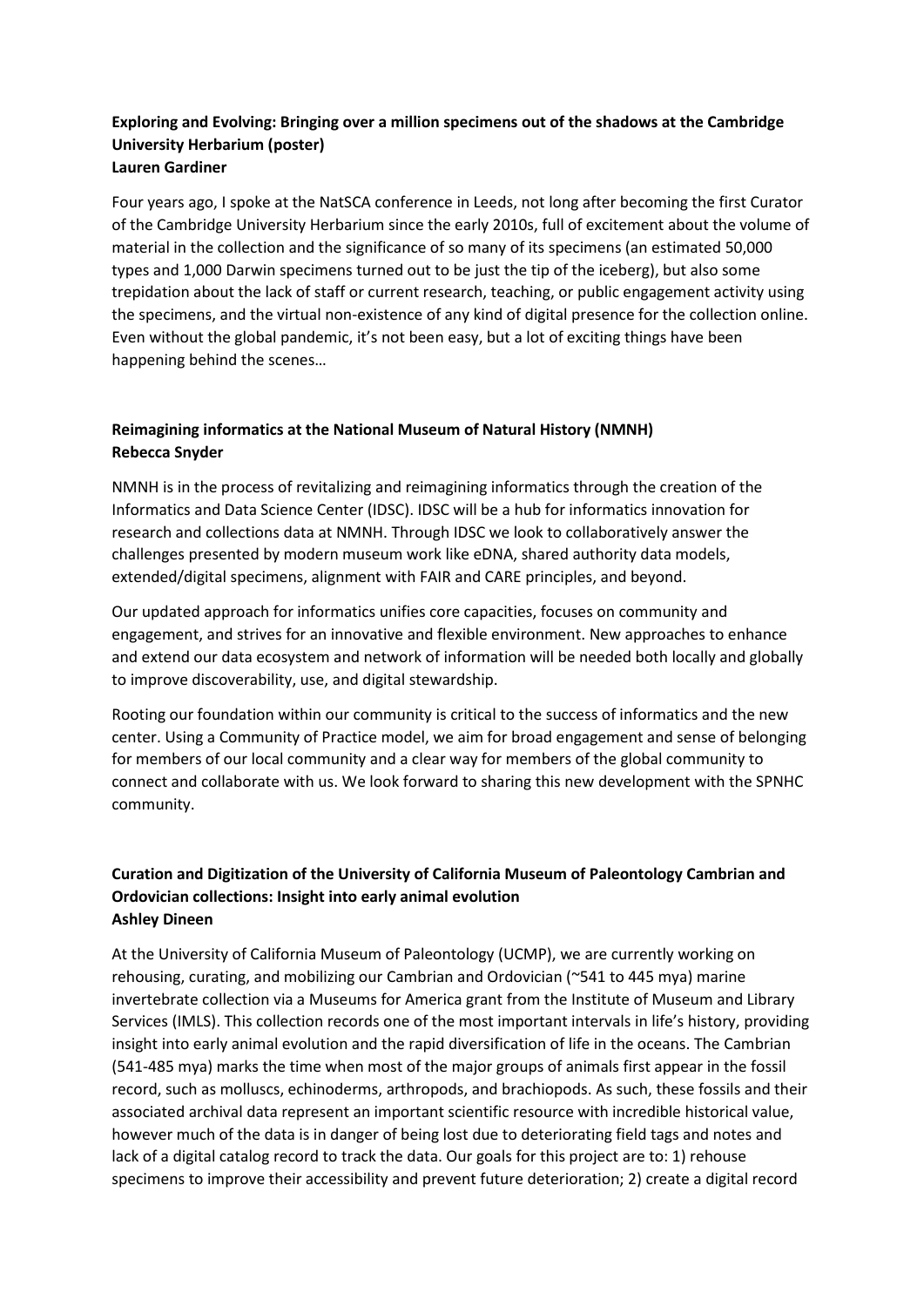for every specimen that captures both taxonomic and locality data for roughly 14,000 Cambrian and Ordovician marine invertebrates; 3) digitize archival records, photographs, and field notes that provide important context to the age and history of the specimens; 4) provide the scientific community and the public with this information and data online; and 5) use the collection and associated data to develop web content containing short highlights of Cambrian and Ordovician fauna for education and public outreach. Our overall aim is to preserve this historical and scientific collection and increase the integration and accessibility of the collections and associated data for both research and educational purposes. Overall, this unique and idiosyncratic collection of fossils provide vital clues for understanding how life originated in the oceans, while also adding to our understanding of how early life shaped the evolutionary and ecological context of our world today.

#### **Celebrating an herbarium milestone: CONN's 200,000th databased specimen Sarah Taylor**

The George Safford Torrey Herbarium at the University of Connecticut initiated a major effort to database its entire vascular plant herbarium in 2009 supported by an NSF Collection grant. A small army of over fifty undergraduate students digitized most of the specimens within the five-year grant period. Since the grant ended, the pace of digitization has been steady at about 5,000 specimens per year. We are looking forward to celebrating our milestone 200,000th databased specimen in early 2022. An undergraduate student conducting an independent study in the herbarium will collect, mount, and digitize a specimen of a native shrub (Lindera benzoin L. Blume, Lauraceae) for this honor. This milestone provides an opportunity to highlight the mission of the collection to the university community and to draw attention to the importance of student participation in documenting our native flora.

#### **Musings of a paleontology community of practice at the Museum of Comparative Zoology Christina Byrd**

Paleontology collections at Harvard University's Museum of Comparative Zoology (MCZ) are spread across three departments and have historically been managed in various ways. We established the All-Paleontology Working Group in June 2020 with the purpose of standardizing practices and strengthening collaboration across the Entomology (Fossil Insect), Invertebrate Paleontology, and Vertebrate Paleontology departments. Inspired by the Paleo Data Working Group (an interinstitutional community of practice associated with iDigBio), the Curatorial Associates of each department decided that the best way to make improvements to the database records was through the formation of an institutional community of practice. A community of practice consists of people who engage in a process of collective learning who share a concern or a passion for something they do and learn how to do it better as they interact (Wenger-Trayner, 2015). This group was formed from a need to clean and georeference specimen collecting locality data, to share knowledge and resources, and to build connections with departments who can contribute to the goals of the group.

#### **Symbionts with Secrets: What We Have Learned from Avian Feather Mites Kevin Krajcir**

In the Boves Lab at Arkansas State University, USA, we have continued to develop our studies of feather mites (Arachnida: Acariformes: Analgoidea and Pterolichoidea) associated with passerine